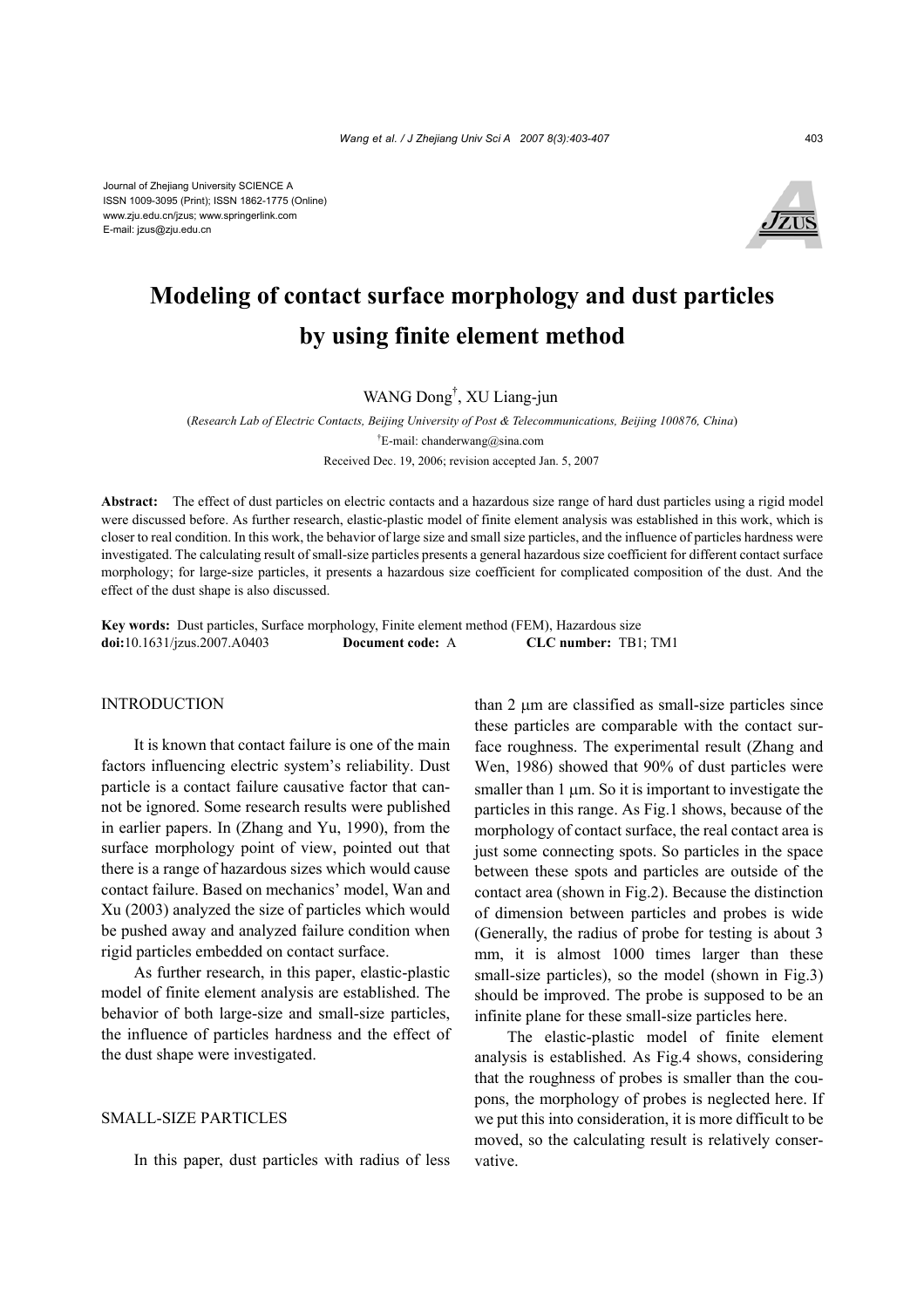

**Fig.1 Real contact area**  (a) Nominal contact area; (b) The area of mechanical contact



**Fig.2 Particles outside of contact area** 



**Fig.3 Former model of dust particles and morphology** 



**Fig.4 Finite element model of small-size particles** 

The finite element analysis used in this paper is ANSYS (Wan, 2004). Table 1 shows the material parameter of CuSn8. It is supposed that probe and coupon are of the same material (CuSn8). According to the experimental result, peak to peak height of copper coupons is 1 µm, average distance between two adjacent peaks is about 5 µm.

Considering that the embedding is due to the dimension of dust particles, 16 groups with different particle size were under consideration (from 0.5 µm

| Table 1 Material parameter of CuSn8 |                     |
|-------------------------------------|---------------------|
| Parameters                          | Value               |
| Modulus of elasticity (MPa)         | $1.15 \times 10^5$  |
| Shear modulus (MPa)                 | $4.8 \times 10^{5}$ |
| Poisson's ratios                    | 0.34                |

Yield limit (MPa) 260

to 2  $\mu$ m). Fig.5a shows particles with radius of 0.6  $\mu$ m, Fig.5b shows particles with radius of  $0.8 \mu m$ .

Fig.5a shows that smaller particles are embedded into the coupon, and will stay in the contact area forever, which could be harmful for electric contact. If the radius of particles is larger than  $0.8 \mu m$ , it can be moved away when the probe is sliding, it will be safer. It means that the hazardous size for small-size particles is 0.8  $\mu$ m.





**Fig.5 The simulation result of particle with radius of 0.6** µ**m (a) and 0.8** µ**m (b)** 

This conclusion is just for one special contact surface morphology. For general hazardous size, the models of different contact surface morphology have been established. According to experimental result (Zhang and Yu, 1990), the distance between two adjacent peaks for different contact surface is almost the same ( $5\textdegree$ )  $\pi$  um), so we assume it is 5  $\mu$ m in our finite element models.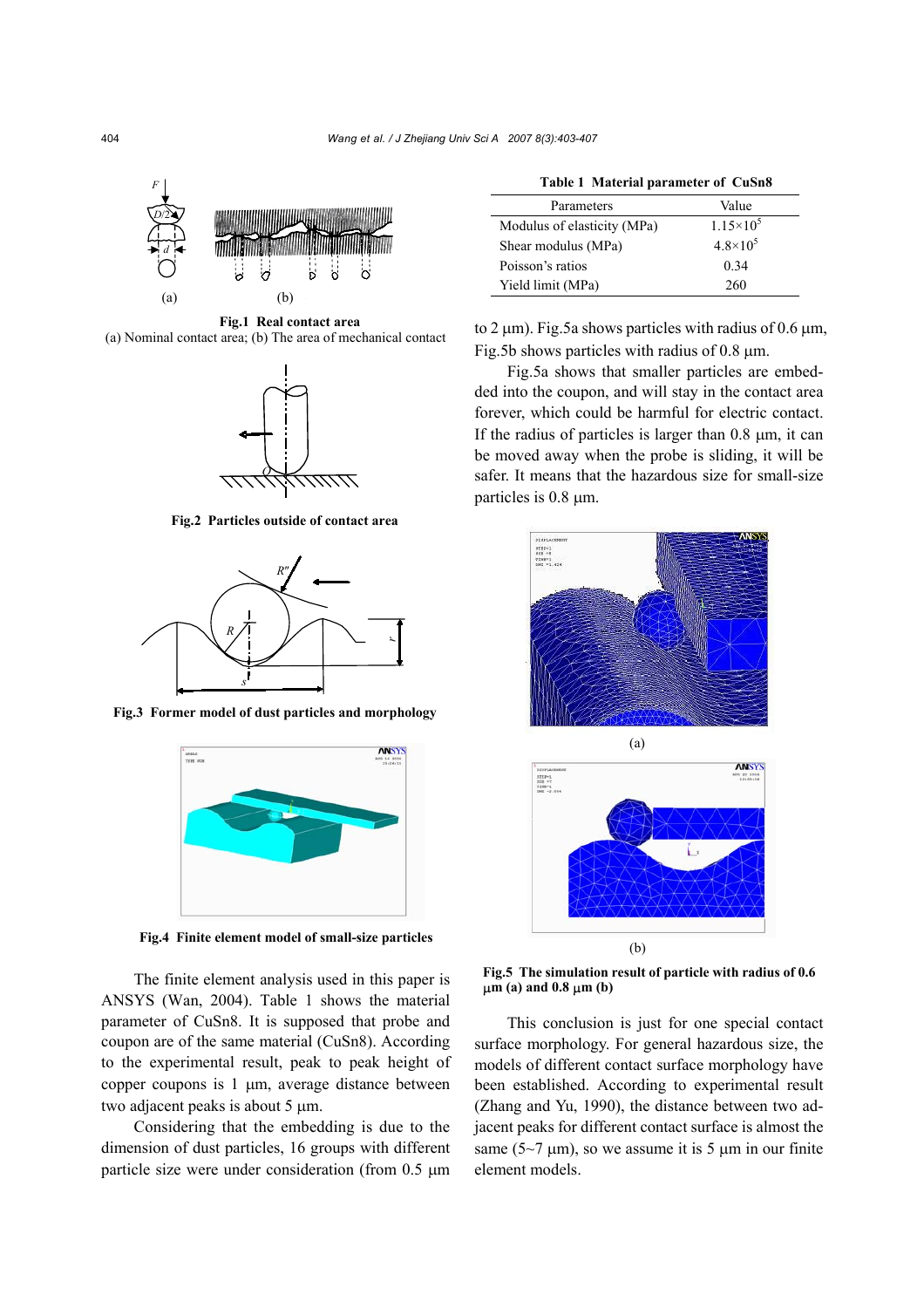Fig.6 shows that the hazardous sizes for the peak to peak height of coupons were  $1 \mu m$ , 0.5  $\mu$ m and 0.3 µm which is according to the morphology of coupon surfaces that have been polished by  $400^{\frac{4}{7}}$ ,  $600^{\frac{4}{7}}$  and  $1000^{\text{#}}$  emery paper. From Fig.6 it can be seen that we can control the hazardous size of particles by polishing the coupon surface. If the peak to peak height of coupons is 0.3 µm, the hazardous size of particles can be decreased to 0.3 µm. Otherwise, Fig.7 shows that there is a safety factor, which is that if the diameter of dust particle is over 2 times the coupon peak to peak height, it will be moved more easily and safer.



**Fig.6 Hazardous sizes for different morphologies**



**Fig.7 The safety factor of dust particle** 

This simulation result is consistent with the experimental results (Zhang and Yu, 1990). Coupon surfaces were polished by polishing powder  $600^{\circ}$  (the peak to peak height of coupons were 0.285 µm). And particles of two given sizes such as 1  $\mu$ m and 0.3  $\mu$ m  $(A<sub>12</sub>O<sub>3</sub>$  polishing powder) were densely spread on coupon surfaces. Diameter of the spherical testing probe was 3 mm. Contact resistance was checked during fretting cycles. Only resistances of over 100 mΩ were considered as failure. Cumulative numbers of failures were plotted with sliding cycles as shown in Fig.8a and Fig.8b respectively. In Fig.8 the size of particles was 1 µm, which was slightly larger than *Rz*

(average maximum peak to peak height at a given distance). Failure was increased during sliding cycles. In Fig.8b, the particles size was  $0.3 \mu m$ , cumulative number of failure was increased even higher. From the above experiment, the hazardous size range of particles is somewhere within 0.3 µm, which is consistent with the calculation results. It proves that the finite element model in this paper is reasonable, and that the calculation results are believable.



**Fig.8 Number of cumulative failures for particles size of 1** µ**m (a) and 0. 3** µ**m (b)** 

#### LARGE-SIZE PARTICLES

In this paper, dust particles with radius of more than 5 µm are classified as large-size particles, because these particles are over 10 times the morphology of contact surface. So in calculation process the morphology of contact surface can be neglected. The elastic-plastic model of finite element analysis particles is established.

Fig.9 shows the finite element model, which intercepts 1/4 model of full probe due to the structural symmetry. The probe diameter is 3 mm. The material parameters of each part are the same as those in Table 1. It is supposed that different models have the same contact force (according to the experimental result of  $100g$ ) and the same distance of sliding (40  $\mu$ m).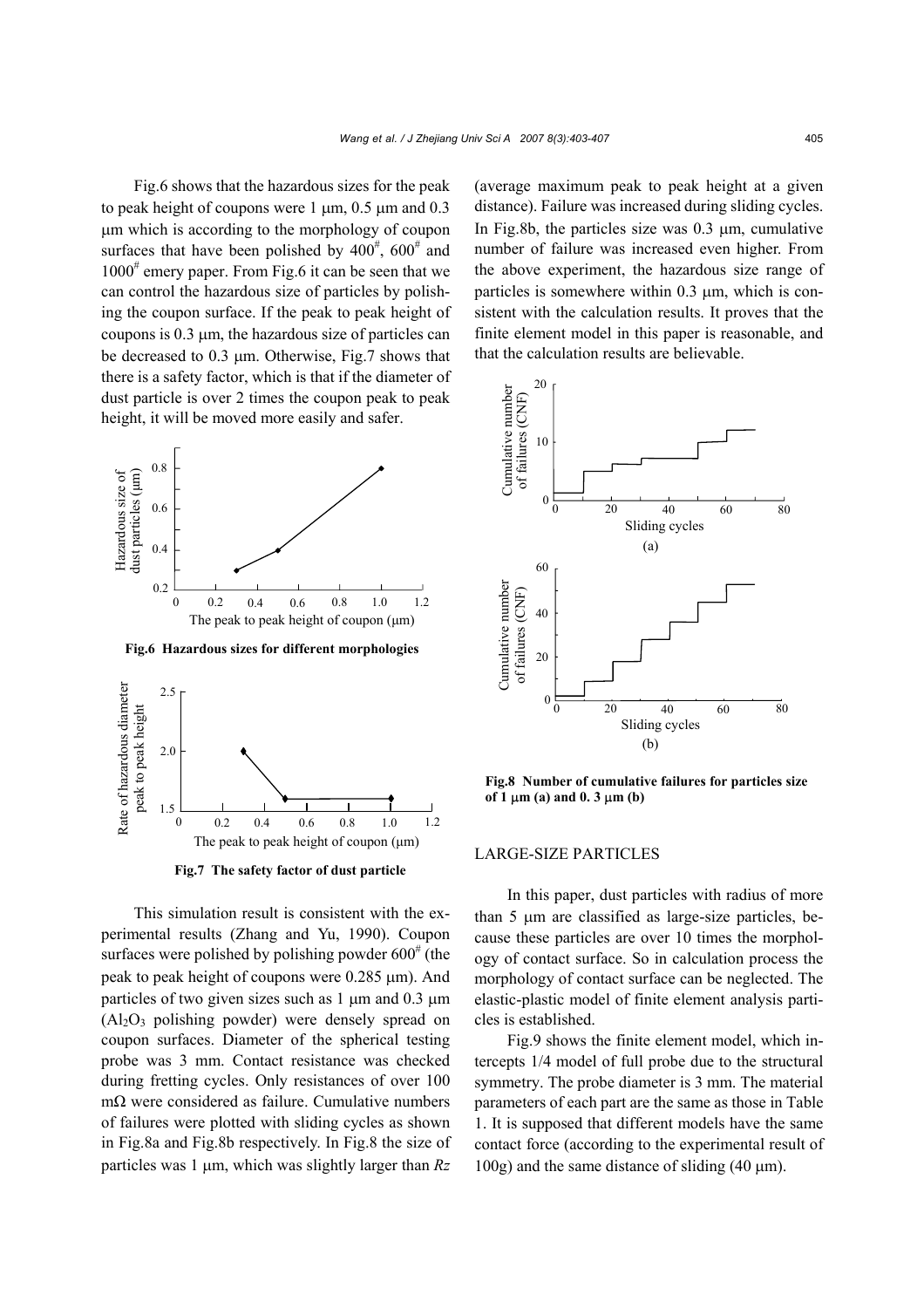

**Fig.9 Finite element model of large-size particles** 

Fig.10 shows the calculation result of the dust particle with radius of 10 µm, it can be seen that the particle has been almost embedded into the coupon. Fig.11 shows embedding rate of different dimension of particles when the probe is sliding. Fig.11 shows that smaller particles will be embedded deeper into the coupon. If the radius is larger than 40  $\mu$ m, the embedding rate is below 10%, it can be almost moved away. From the above calculation result, the hazardous size range of particles is somewhere within 40 µm, which is close to the analytic result  $(38 \mu m)$  in previous studies (Wan and Xu, 2003). It proves that the finite element model is reasonable and credible. The



**Fig.10 Calculation result of the dust particle with radius of 10** µ**m** 



**Fig.11 Embedding rate of different dimension of particles** 

causative reason of the error is that the analytic model neglected the friction between the probe and particles, and the rigid model neglected the distortion. The calculation result is conservative. The result in this paper is closer to real condition.

# HAZARDOUS SIZE FOR COMPLICATED COM-POSITION OF DUST

As we know, dust particles are very complicated (Feng and Zhou, 2005; Engel, 1991; Liang *et al*., 1997; Wan *et al*., 1999). It was found by XES that they included Si, Na, Mg, Ca and Al. The calculation result in Sections II and III is for dust particles harder than the contact surface (silicon dioxide, etc*.*).

The model of particles with hardness close to that of the contact surface (metal debris produced in the process of sliding) is established. The embedding rate of particles radius of 40 µm is 7.84% (Fig.12). It is very close to the result in Section II. So these particles can be classified with particles which are harder than the contact surface, so the hazardous size range of these particles is somewhere within 40 µm too.



**Fig.12 Calculation result of debris with radius of 40 µm** 

However, soft particles (gypsum, etc.) will not be embedded into contact surface when the probe is sliding, it does not mean that it is safer. They will be easily squeezed into tablets, so the contact area decreases greatly. Fig.13 shows the degree of squeezing for different dimension of dust particles. It can be seen that the degree of squeezing of particle with radius of 40 µm is 9.94%. Particles above this range cannot be squeezed seriously, and can be moved easily. So the hazardous size range of these particles is somewhere within 40  $\mu$ m too.